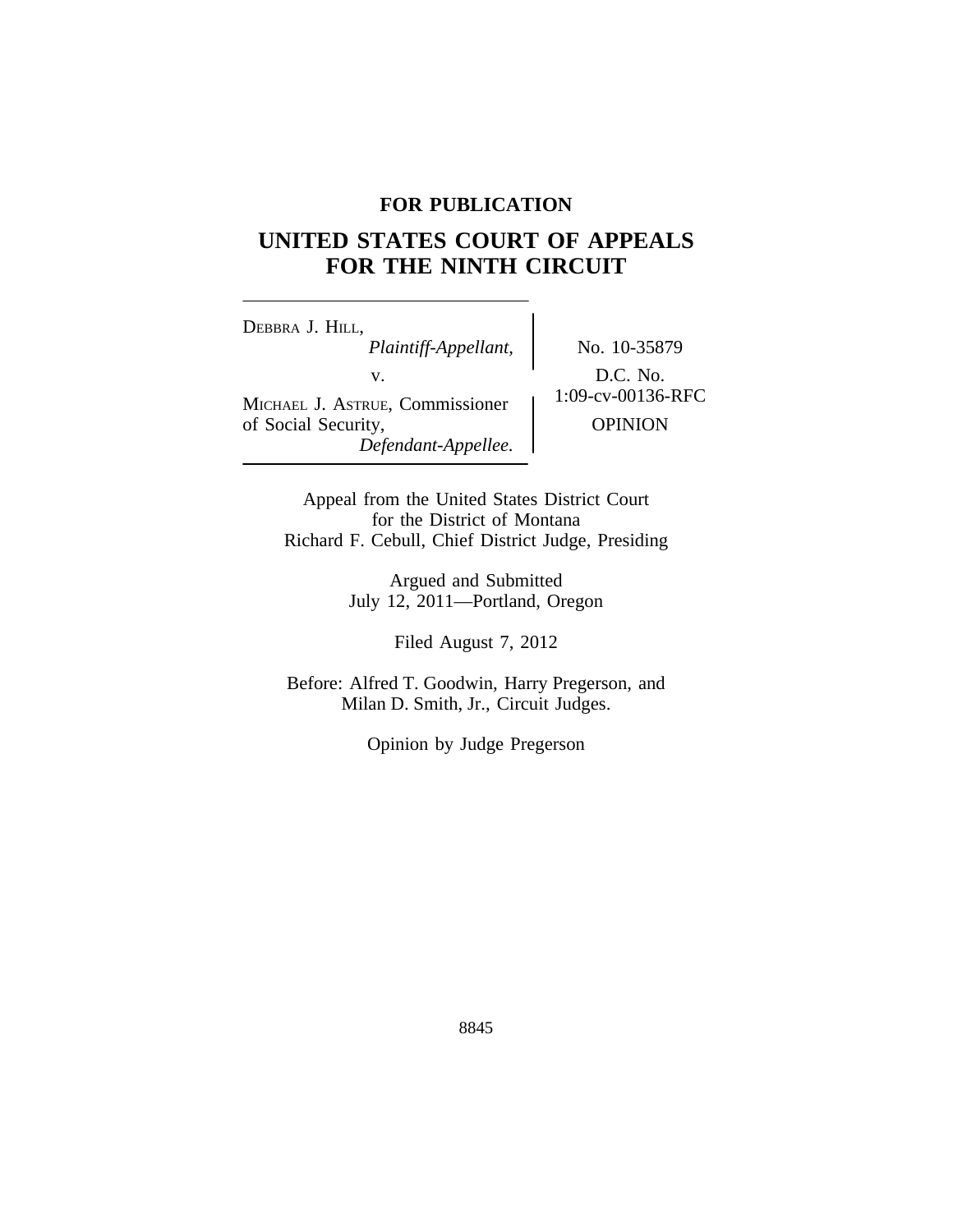## **COUNSEL**

John E. Seidlitz, Jr., Seidlitz Law Office, Great Falls, Montana for the plaintiff-appellant.

David I. Blower, Social Security Administration, Office of the General Counsel, Denver, Colorado for the defendantappellee.

## **OPINION**

PREGERSON, Circuit Judge:

On December 7, 2006, Debbra Jo Hill ("Hill") filed for disability insurance benefits and supplemental security income under Title II and Title XVI of the Social Security Act. Hill alleged disability beginning April 4, 2004. Hill claims that she is disabled due to unstable diabetes, eyesight problems, bipolar disorder, anxiety, depression, a back injury, a right shoulder injury, a history of two small strokes, attention deficit hyperactivity disorder, a seizure disorder, and unpredictable euphoria.

The Social Security Administration denied Hill's application, and denied it again after reconsideration. On September 24, 2008, Administrative Law Judge ("ALJ") Lloyd E. Hart-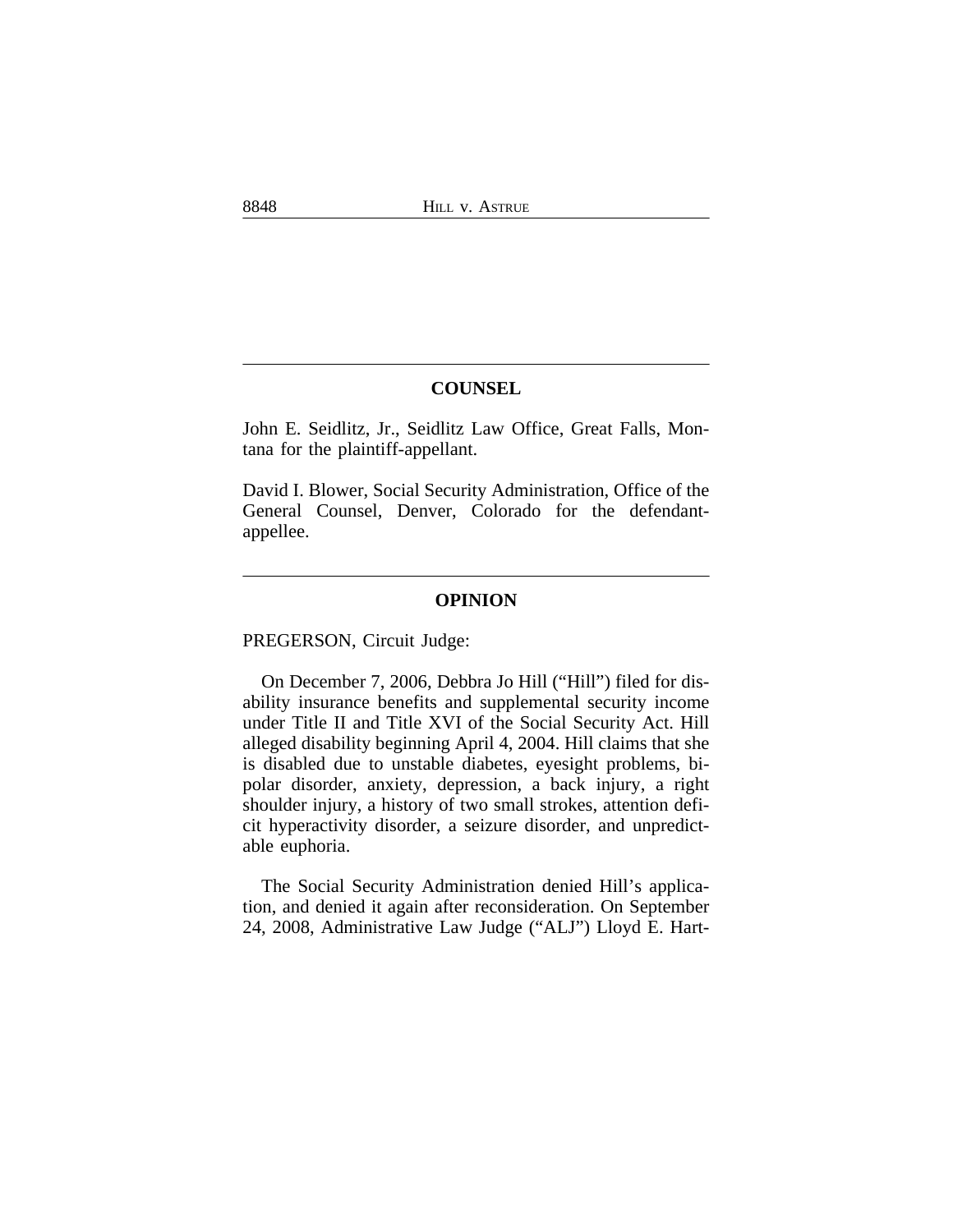| HILL V. ASTRUE | 8849 |
|----------------|------|
|----------------|------|

ford held a video hearing. Hill was represented by counsel and testified at the hearing, along with Dr. Monty Kuka, Ph.D., a non-examining medical expert, and James Fortune, a vocational expert. The ALJ issued a written decision denying Hill's application on April 6, 2009. The Appeals Council denied Hill's request for review, thereby making the ALJ's decision the final decision subject to judicial review. Hill then filed a complaint with the district court. The district court adopted the findings and recommendation of a magistrate judge, granted summary judgment in favor of the Commissioner, and affirmed the ALJ's decision. Hill appeals the district court's decision.

On appeal, Hill argues that the ALJ's decision denying all benefits was not supported by substantial evidence. Specifically, Hill argues that: (1) the ALJ ignored or failed to consider evidence favorable to Hill, including the medical opinions of Hill's counselors, therapists, and treating physicians; and, (2) the hypothetical question the ALJ posed to the vocational expert improperly excluded evidence of Hill's limitations. As discussed below, we agree with Hill that the ALJ failed to consider evidence favorable to Hill and posed an improper hypothetical to the vocational expert.**<sup>1</sup>** Accordingly, we reverse the district court's grant of summary judgment in favor of the Commissioner.

## **BACKGROUND**

#### *A. Hill's Background*

Debbra Jo Hill is currently 54 years old. Hill did not graduate from high school, but she earned her GED. She worked as a certified nurse's assistant ("CNA") from 2000 until 2004

<sup>&</sup>lt;sup>1</sup>Hill also argues that the ALJ erred in finding that Hill's subjective testimony about her limitations was not credible. Because we resolve this case on alternative grounds, we do not address Hill's argument that the ALJ's adverse credibility finding was improper.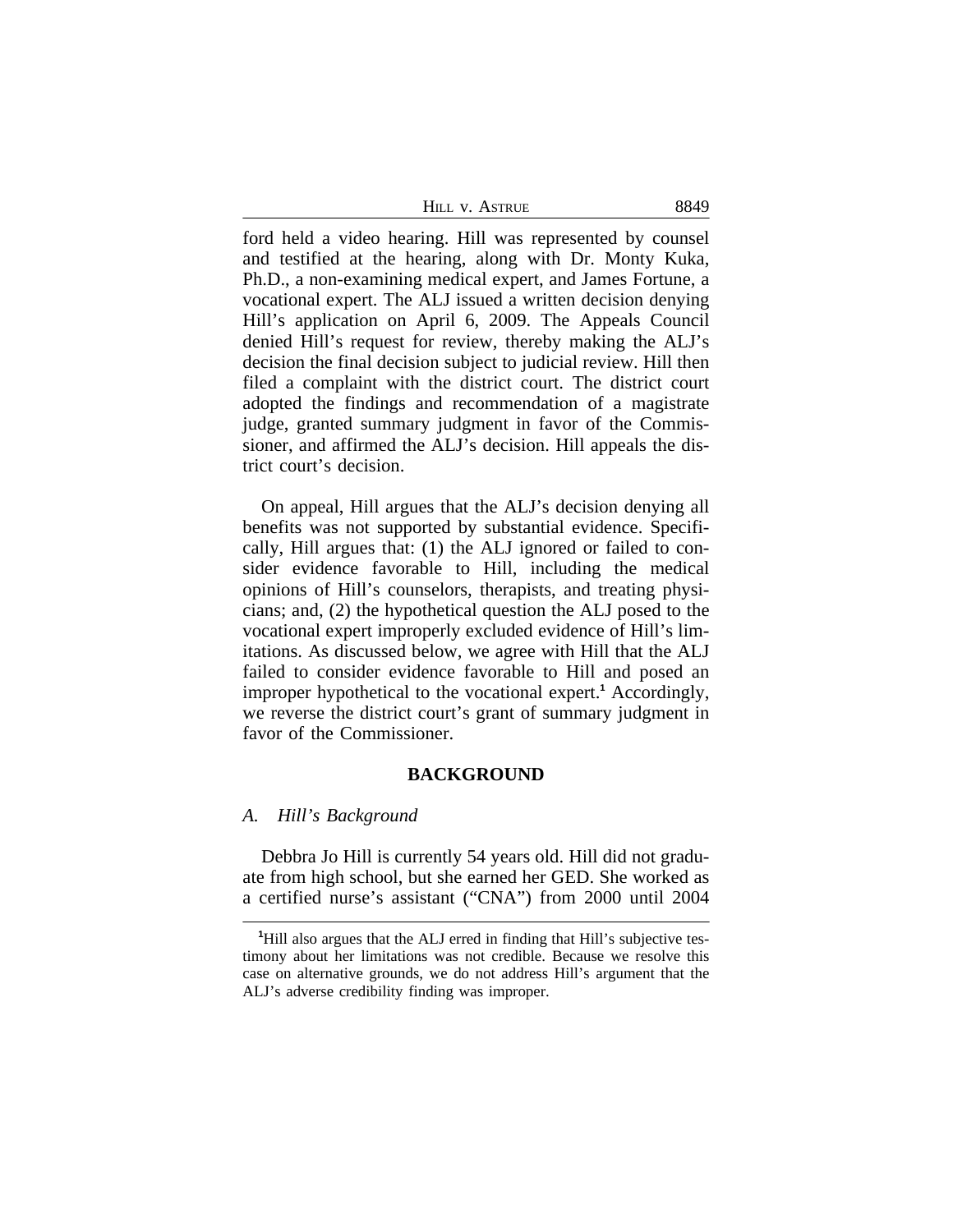when she suffered a shoulder injury on the job. She had previously worked at a fast food restaurant, as a housekeeper, and as a telemarketer and bill collector for short periods of time. Hill was intermittently homeless and living out of her car or with friends in 2005 and 2006. At the time of the hearing before the ALJ, Hill lived by herself and worked part-time, approximately 15 to 20 hours a week, as a cashier/stocker at the Dollar Tree store in Great Falls, Montana, earning \$7.21 an hour.

Hill was diagnosed with diabetes mellitus (type II) in 2002. Her diabetes was poorly controlled, in part because Hill could not afford to buy insulin and often relied on samples from clinics. She was also living out of her car for a time, and her doctors worried that she would not be able to properly monitor her blood sugar levels.

Hill injured her right shoulder and hand in 2004 and underwent two surgeries. She was limited to lifting no more than ten pounds, and has trouble reaching above her head. Hill was referred to physical therapy, but attended only 7 out of 23 scheduled sessions. Later, Hill had "fair compliance" with her attendance and "overall was improving."

Hill was diagnosed with bipolar disorder around 1998. She was last hospitalized for her bi-polar condition in July 2007, under the care of Dr. Mark Mozer, a psychiatrist. She was also diagnosed with borderline intellectual functioning by Dr. Lynn Johnson, a psychologist, after tests revealed that Hill's full scale IQ was 76, in the 5th percentile.

In 2000, Dr. Mary Ann Evans diagnosed Hill with panic disorder with agoraphobia, major depressive disorder, bipolar disorder, polysubstance dependence in resolution, cognitive disorder, chronic pain from her work injury, Hepatitis B and C, and other ailments. In 2001, Dr. Evans witnessed Hill having two limited symptom panic attacks. She was also diagnosed with diabetes, hypertension, hyperlipidemia, and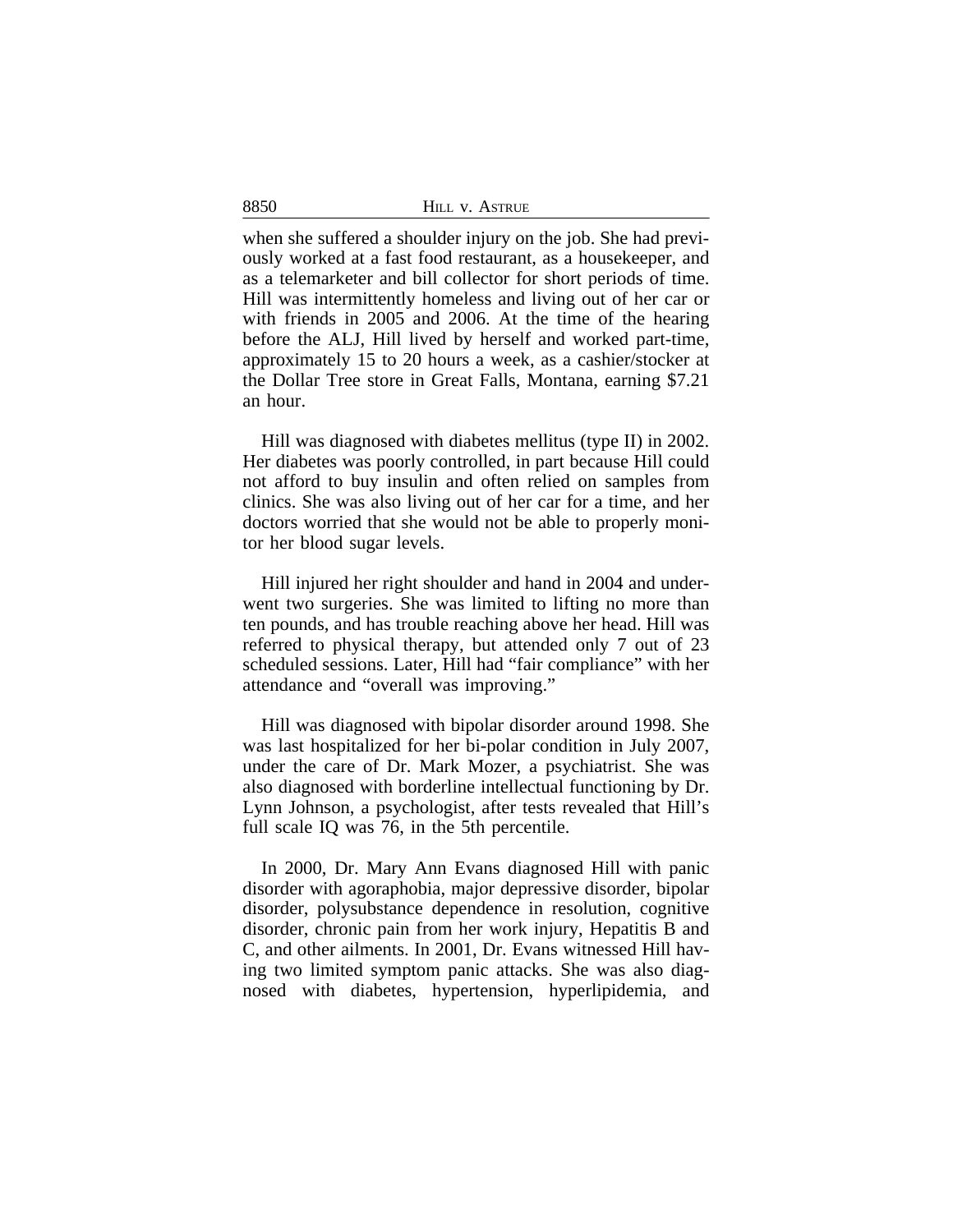| $H\text{ILL}$<br><b>V. ASTRUE</b> | QQZ1<br>ററ.ു |
|-----------------------------------|--------------|
|-----------------------------------|--------------|

chronic anxiety and panic syndrome by Dr. Steven Chrzanowski at Benefis Healthcare in 2006. While working at the Dollar Tree, Hill had panic attacks so severe that she had to go to the back room and collapsed. These attacks were witnessed by Hill's case manager and job coach, Patty Mills.

Hill's most recent panic attack occurred at work on March 7, 2008. Hill's manager at the Dollar Tree called Hill's job coach, Patty Mills, to intervene because Hill had been acting strangely. Ms. Mills later submitted a letter that states, in relevant part,

As the Employment Specialist at the Center for Mental Health, I would never have placed [Hill] at the Dollar Tree. I have had to intervene with scheduling problems. I have witnessed her in a manic phase in which she was edgy at work, rocking back and forth while trying to stack, and people were staring at her. I was called to come and get her since they thought that she was on drugs. I have [ ] good communication[ ] with the manager so I was able to help them learn about bipolar.

I think [Hill] needs assistance. She does not handle stress well. I have had a lot of talks with [Hill] on being positive. She has problems with co-workers. It becomes a "he said, she said" relationship which originally starts out good. She calls in sick [due to] health problems so she is getting fewer hours.

After her panic attack, Hill "slept for about five days," and Ms. Mills advised her that her manager had requested a doctor's release before Hill could return to work. She obtained a letter from her therapist, Tammi Coffey, which stated that "there are no recognizable clinical reasons why Ms. Hill would not be able to return back to work." Hill returned to work sometime after March 21, 2008, more than two weeks after the panic attack.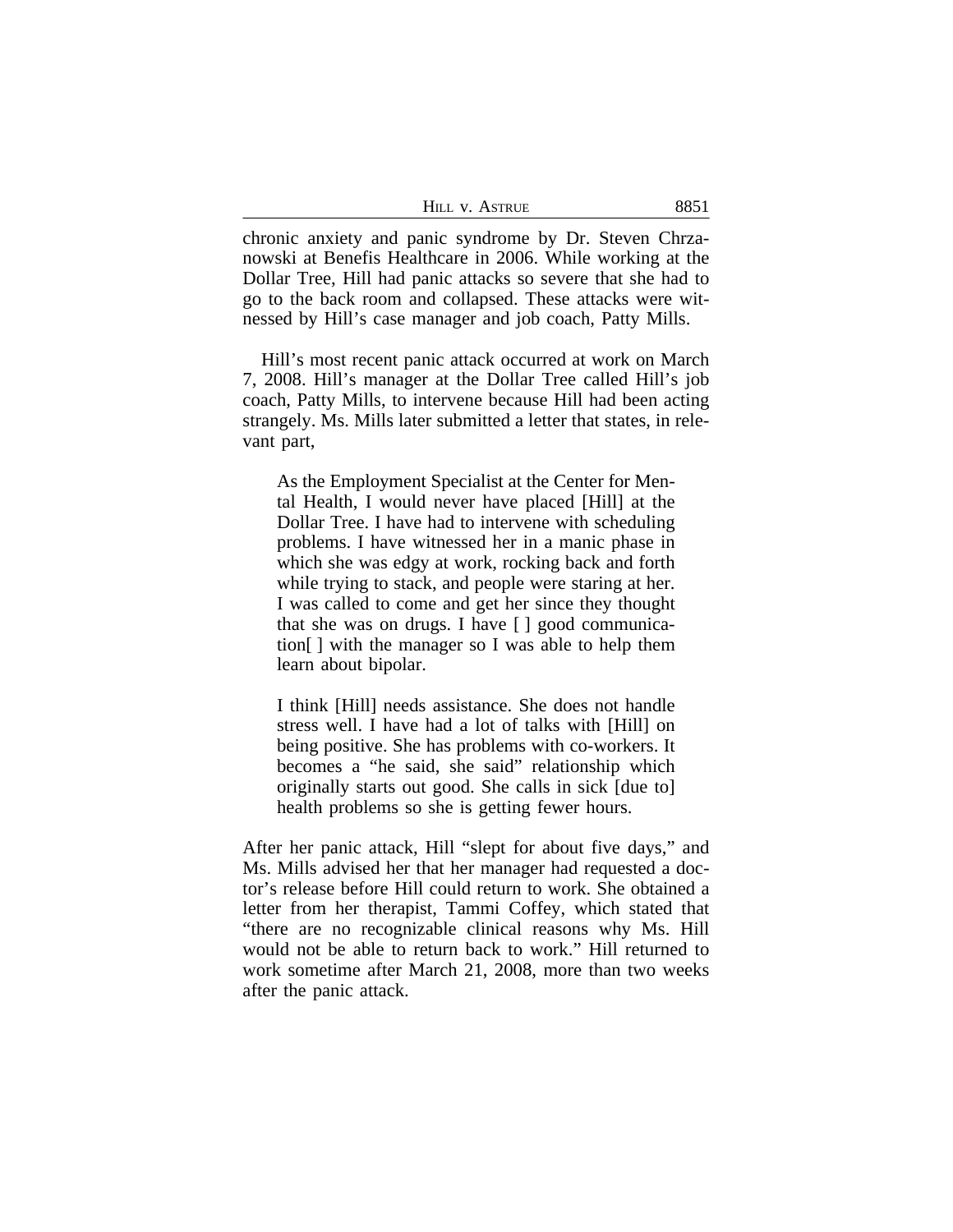|  | HILL V. ASTRUE |
|--|----------------|
|  |                |

#### *B. The ALJ's Decision*

The ALJ performed the five-step sequential analysis required under 20 C.F.R. § 404.1520(a)(4)(i)-(v). *See also Tackett v. Apfel*, 180 F.3d 1094, 1098 (9th Cir. 1999).

First, the ALJ found that Hill "ha[d] not engaged in substantial gainful activity since April 4, 2004, the alleged onset date." While noting that Hill had worked after her alleged disability onset date, the ALJ found that "this work did not rise to the level of substantial gainful activity." Since April 15, 2007, and at the time of the hearing, Hill had been working part-time approximately 15 to 25 hours a week as a cashier at the Dollar Tree, earning about \$600 per month. But the ALJ found that this work "has never risen to the level of substantial gainful activity" because her earnings were less than the amounts prescribed by the earnings guidelines set forth by the Social Security Administration.

At step two, the ALJ found that Hill has the following severe impairments: "diabetes mellitus; status post right rotator cuff repair times 2; bipolar disorder; mixed personality disorder, not otherwise specified; anxiety; and borderline intellectual functioning[.]"

At step three, the ALJ found that Hill "does not have an impairment or combination of impairments that meets or medically equals" one of those on the Listing of Impairments.**<sup>2</sup>**

At step four, the ALJ determined that Hill's residual functional capacity was the ability to

perform light work as defined in 20 C.F.R. 404.1567(b) and 416.967(b)[**<sup>3</sup>** ] except she can lift

**<sup>2</sup>**The Listing of Impairments is found at 20 C.F.R. Part 404, Subpart P, Appendix 1, and described at 20 C.F.R. §§ 404.1525, 404.1526, 416.925, 416.926.

<sup>&</sup>lt;sup>3</sup>"Light work involves lifting no more than 20 pounds at a time with frequent lifting or carrying of objects weighing up to 10 pounds. Even though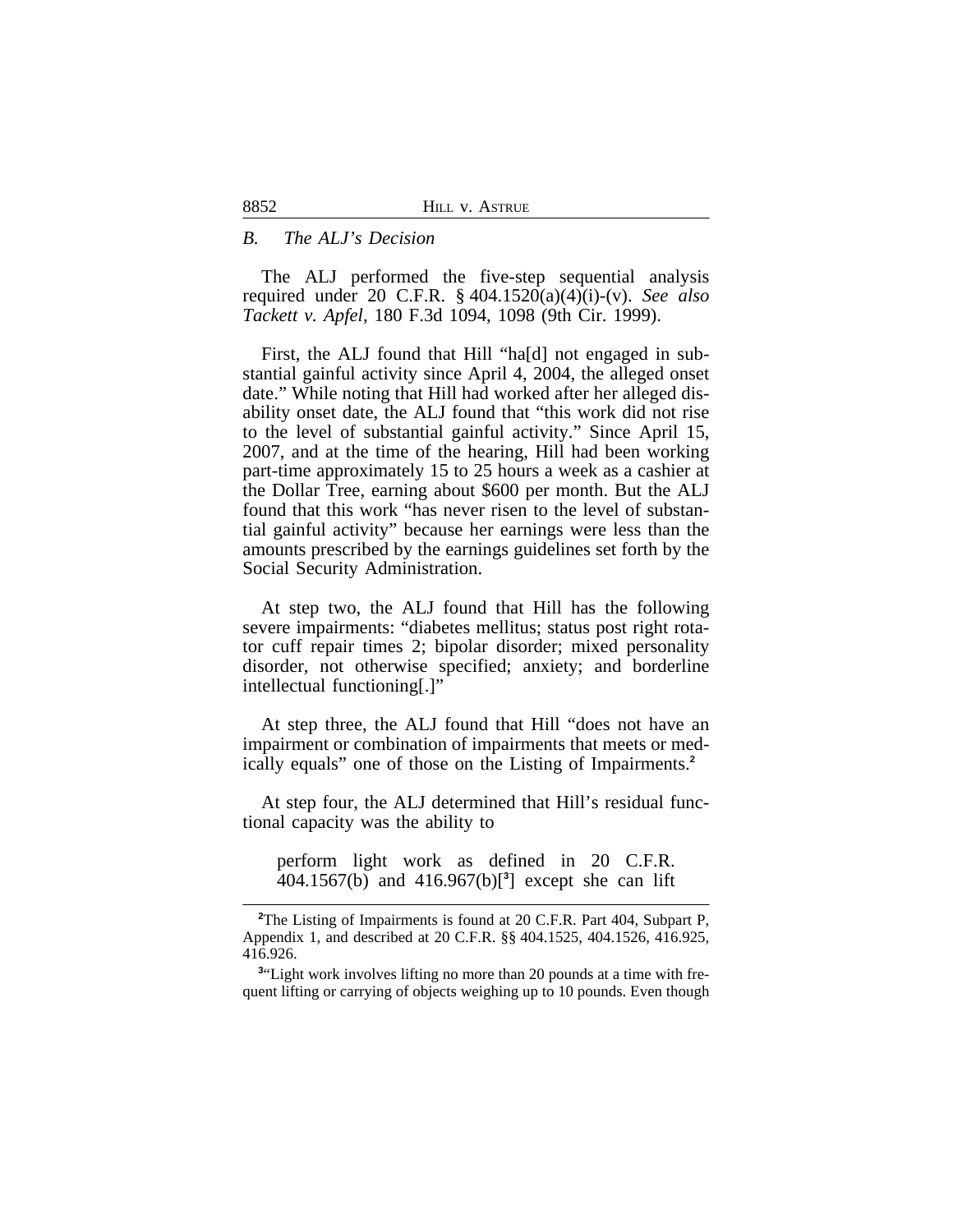HILL V. ASTRUE 8853

and/or carry 20 pounds occasionally and 10 pounds frequently. She can stand and/or walk (with normal breaks) for a total of about 6 hours in an 8-hour workday. She can sit (with normal breaks) for a total of about 6 hours in an 8-hour workday. She can push and/or pull on a frequent basis with her right upper extremity. She can climb ramps/stairs, balance, stoop, kneel, crouch, and crawl frequently. She can climb ladders, ropes, or scaffolds occasionally. She can reach overhead occasionally with her right arm. She should avoid concentrated exposure to hazards such as moving machinery and unprotected heights. She should perform work that requires only occasional interaction with the public and co-workers and that interaction should be on a brief, superficial basis. She can ask simple questions or request assistance, and accept instructions and respond appropriately to criticism from supervisors. She can understand, remember, and carry out very short and simple work instructions. She can remember locations and work-like procedures. She can maintain attention and concentration for extended periods to perform simple work tasks. She can perform activities within a schedule, maintain regular attendance, and be punctual within customary tolerances. She can sustain an ordinary routine without special supervision. She can make simple work-related decision[s]. She can complete a normal workday and workweek without interruptions from psychologically based symptoms, and she can perform at a consistent pace without an unreasonable number and length of rest periods. She can respond appropriately

the weight lifted may be very little, a job is in this category when it requires a good deal of walking or standing, or when it involves sitting most of the time with some pushing and pulling of arm or leg controls." 20 C.F.R. § 404.1567(b); 20 C.F.R. § 416.967(b) (same).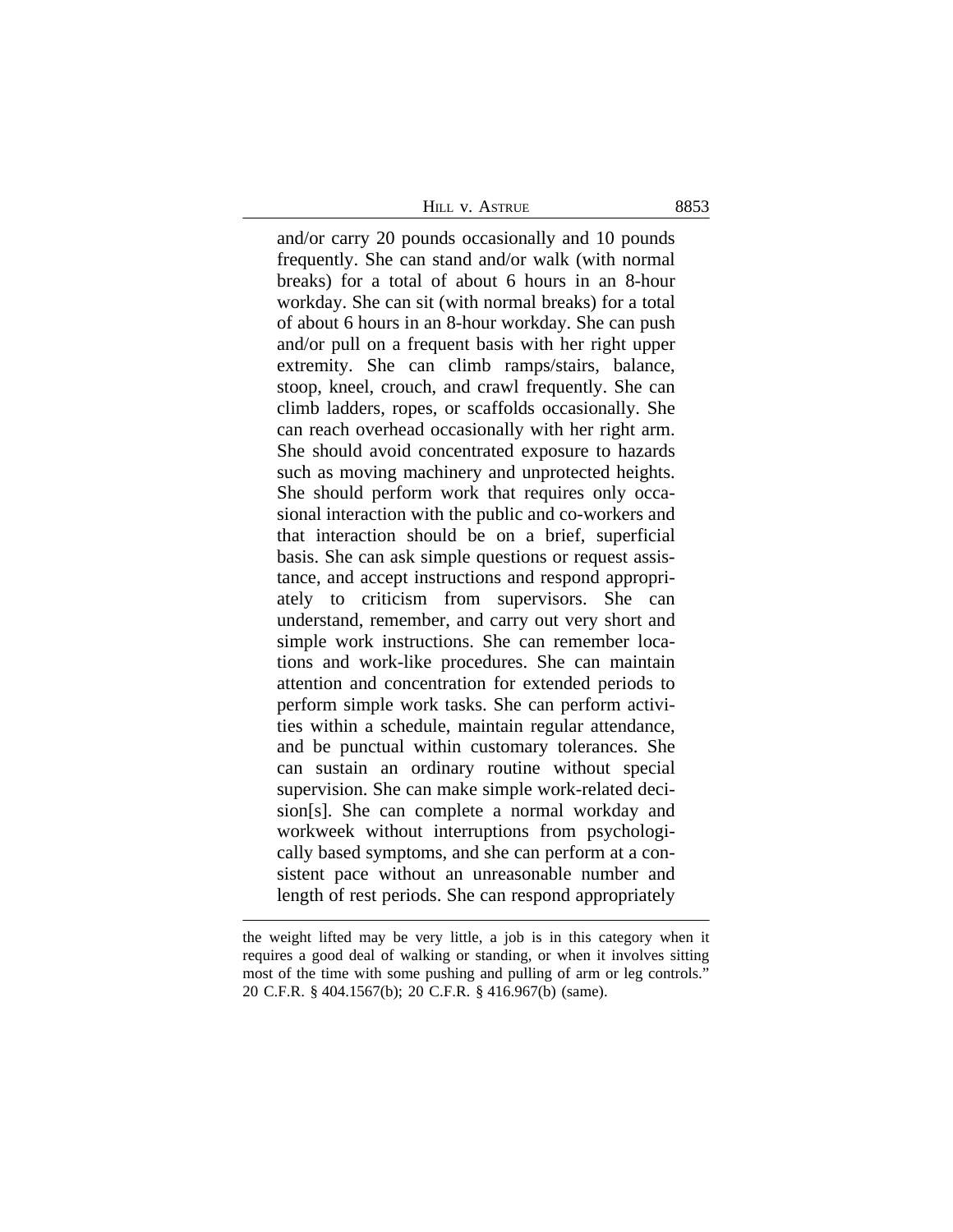to changes in the work setting. She can travel in unfamiliar places or use public transportation. She can set realistic goals or make plans independently of others.

The ALJ noted that he had reduced Hill's residual functional capacity to accommodate limitations due to Hill's shoulder pain and "difficulty maintaining concentration, persistence, and pace to perform complex or detailed tasks[,]" and to incorporate limitations from Hill's mental impairments.

At step five, the ALJ found that Hill could perform jobs that exist in significant numbers in the national economy in light of her age, education, and residual functional capacity. The ALJ noted that Hill was 46 years old at the time of her alleged disability onset date, which would put her in the "younger individual age 18-49" category, but that she had subsequently changed to the "closely approaching advanced age" category. The ALJ also found that Hill has "at least a high school education and is able to communicate in English." The ALJ asked vocational expert Fortune whether jobs exist in the national economy for an individual with Hill's age, education, work experience, and residual functional capacity. Fortune offered representative occupations in the light, unskilled category, including office machine operator (520 regional jobs and 290,000 national jobs), mail clerk (1000 regional jobs and 141,170 national jobs), and photograph processor (800 regional and 63,500 national jobs), and masker (475 regional jobs and 178,000 national jobs). Based on this testimony, the ALJ found that Hill was not disabled.

## **STANDARDS OF REVIEW**

We review a district court's order affirming the Commissioner's denial of benefits de novo. *Berry v. Astrue*, 622 F.3d 1228, 1231 (9th Cir. 2010). The district court reviews the Commissioner's final decision for substantial evidence, and the Commissioner's decision will be disturbed only if it is not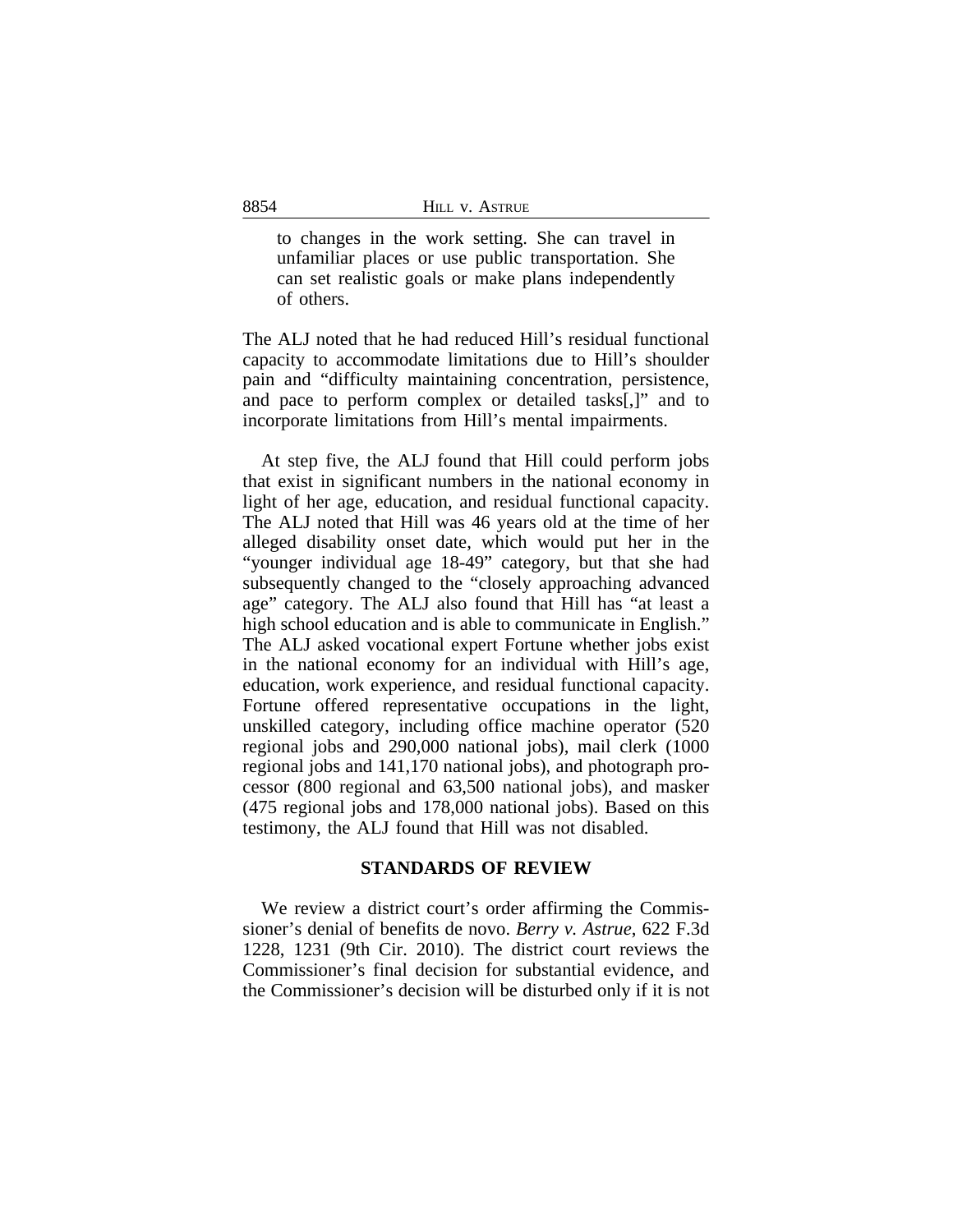|  | <b>HILL V. ASTRUE</b> |  |
|--|-----------------------|--|
|--|-----------------------|--|

8855

supported by substantial evidence or is based on legal error. *See* 42 U.S.C. § 405(g); *Batson v. Comm'r of Soc. Sec. Admin*., 359 F.3d 1190, 1193 (9th Cir. 2004). Substantial evidence is "more than a mere scintilla but less than a preponderance; it is such relevant evidence as a reasonable mind might accept as adequate to support a conclusion." *Sandgathe v. Chater*, 108 F.3d 978, 980 (9th Cir. 1997) (citation omitted). "However, a reviewing court must consider the entire record as a whole and may not affirm simply by isolating a 'specific quantum of supporting evidence.' " *Robbins v. Soc. Sec. Admin.*, 466 F.3d 880, 882 (9th Cir. 2006) (quoting *Hammock v. Bowen*, 879 F.2d 498, 501 (9th Cir. 1989)).

#### **DISCUSSION**

A claimant is considered "disabled" under the Social Security Act if: (1) "he is unable to engage in any substantial gainful activity by reason of any medically determinable physical or mental impairment which can be expected to result in death or which has lasted or can be expected to last for a continuous period of not less than twelve months," 42 U.S.C.  $§ 1382c(a)(3)(A)$ , and, (2) the impairment is "of such severity that he is not only unable to do his previous work but cannot, considering his age, education, and work experience, engage in any other kind of substantial gainful work which exists in the national economy." 42 U.S.C. § 1382c(a)(3)(B); *see also Tackett v. Apfel*, 180 F.3d 1094, 1098 (9th Cir. 1999). In order to determine whether a claimant is disabled, the ALJ performs the five-step sequential analysis required under 20 C.F.R. § 404.1520(a)(4)(i)-(v). *See also Tackett v. Apfel*, 180 F.3d at 1098; *Lounsburry v. Barnhart*, 468 F.3d 1111, 1114 (9th Cir. 2006).

In this case, the ALJ found that Hill (step 1) had not engaged in substantial gainful activity since her alleged disability onset date, and (step 2) suffered from several severe physical and mental impairments (step 3) that did not meet or medically equal any of the listed impairments that automati-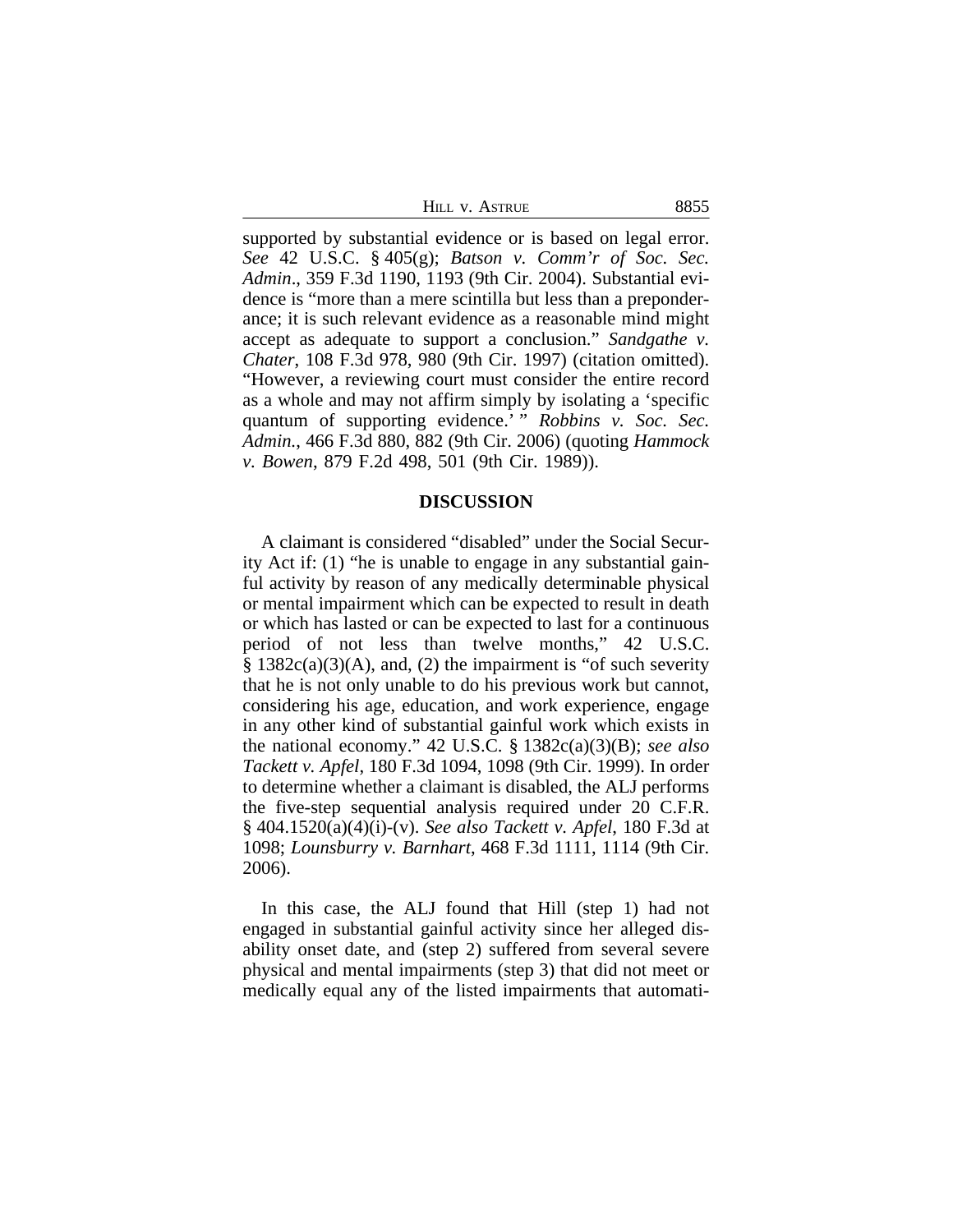cally qualify as disabilities under the Social Security Act, but which limited (step 4) her residual functional capacity to performing light work that required only occasional, brief, and superficial interaction with the public and with co-workers. Although these limitations prevented Hill from performing any past relevant work, the ALJ found that Hill could (step 5) perform jobs that exist in significant numbers in the economy, and thus found Hill not disabled, as defined under the Social Security Act. Neither party challenges the ALJ's findings at steps one through three. Hill, however, challenges the ALJ's determination of her residual functional capacity at step four, and its use in the hypothetical question asked of the vocational expert at step five.

## **I. The ALJ's Consideration of the Evidence**

**[1]** The ALJ found that Hill has the residual functional capacity "to perform light work . . . . that requires only occasional interaction with the public and co-workers . . . ." Hill argues that the ALJ ignored or failed to consider evidence favorable to Hill when making the residual functional capacity determination.

#### *A. Dr. Lynn Johnson*

8856

**[2]** Hill argues that the ALJ's residual functional capacity determination failed to take into account an evaluation by Dr. Lynn Johnson, a psychologist who examined Hill on May 25, 2007. In her evaluation, Dr. Johnson found that Hill's "combination of mental and medical problems makes *the likelihood of sustained full time competitive employment unlikely*." (emphasis added). Hill correctly notes that the ALJ's decision does not address this finding by Dr. Johnson.

**[3]** In order to reject an examining physician's opinion, "the ALJ has to give clear and convincing reasons. . . . Even if contradicted by another doctor, the opinion of an examining doctor can be rejected only for specific and legitimate reasons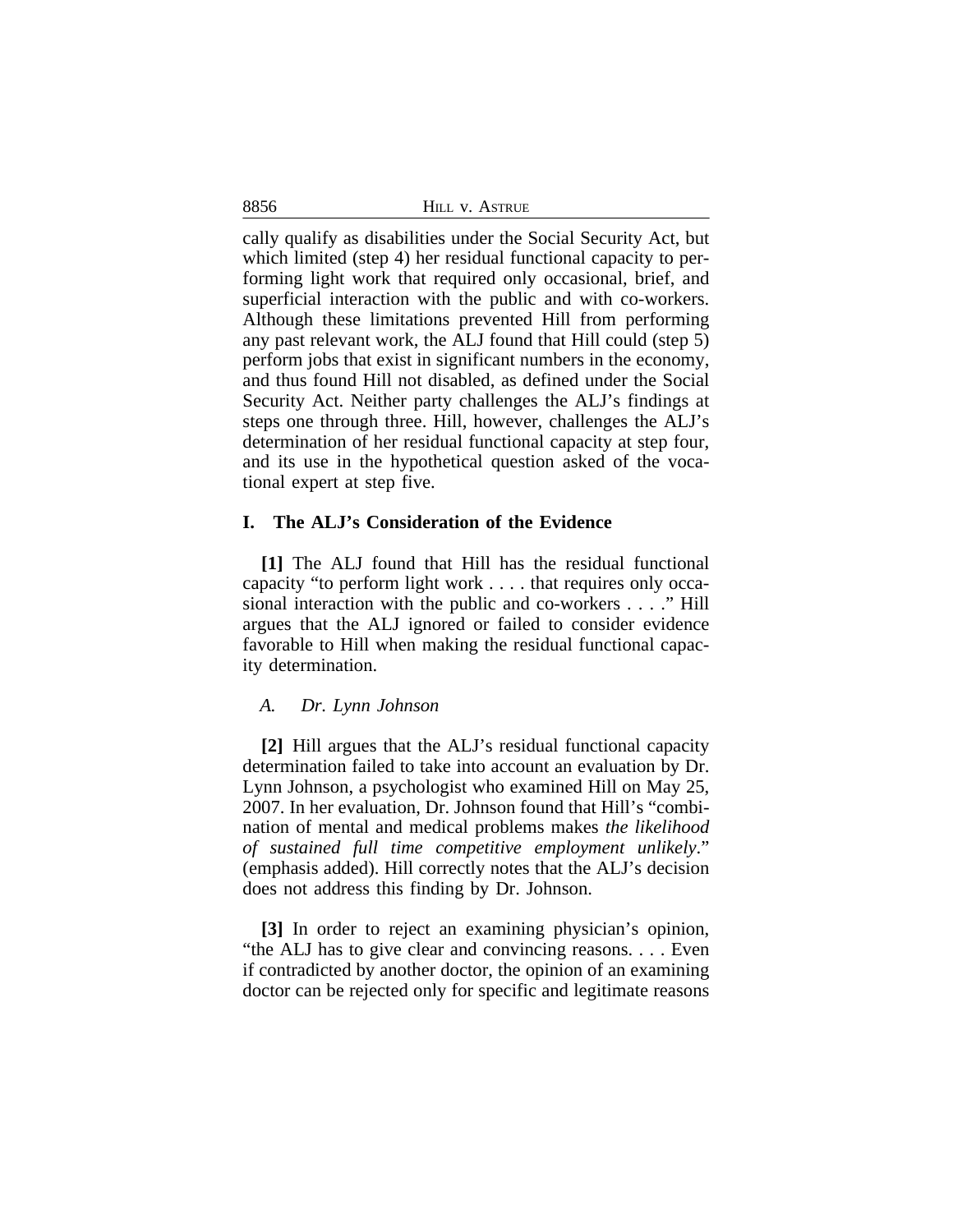| HILL V. ASTRUE | 8857 |
|----------------|------|
|----------------|------|

that are supported by substantial evidence in the record." *Regennitter v. Comm'r of Soc. Sec. Admin.*, 166 F.3d 1294, 1298-99 (9th Cir. 1999).

**[4]** Here, the ALJ failed to provide Dr. Johnson's statement *any* degree of review at all, and gave no reasons for doing so, let alone any clear and convincing reasons. *See Matthews v. Shalala*, 10 F.3d 678, 680 (9th Cir. 1993) (Although the ALJ "is not bound by the uncontroverted opinions of the claimant's physicians on the ultimate issue of disability, . . . he cannot reject them without presenting clear and convincing reasons for doing so." (internal quotation marks omitted)).

**[5]** The Commissioner concedes that the ALJ's decision does not address Dr. Johnson's opinion that Hill's "combination of mental and medical problems makes the likelihood of sustained full time competitive employment unlikely." Nevertheless, the Commissioner argues that the ALJ's failure to consider Dr. Johnson's opinion was harmless because an opinion that an individual cannot work is an opinion on an issue reserved to the Commissioner and, therefore, it is not binding. *See* 20 C.F.R. § 404.1527(d)(1) ("A statement by a medical source that you are 'disabled' or 'unable to work' does not mean that we will determine that you are disabled."). We disagree.

**[6]** Dr. Johnson's statement that Hill would be "unlikely" to work full time was not a conclusory statement like those described in 20 C.F.R.  $\S$  404.1527(d)(1), but instead an assessment, based on objective medical evidence, of Hill's *likelihood* of being able to sustain full time employment given the many medical, mental, and financial impairments Hill faces. Thus, the ALJ's disregard for Dr. Johnson's medical opinion was not harmless error and Dr. Johnson's opinion should have been considered. *See* 20 C.F.R. § 404.1527(c) ("Regardless of its source, we will evaluate every medical opinion we receive.").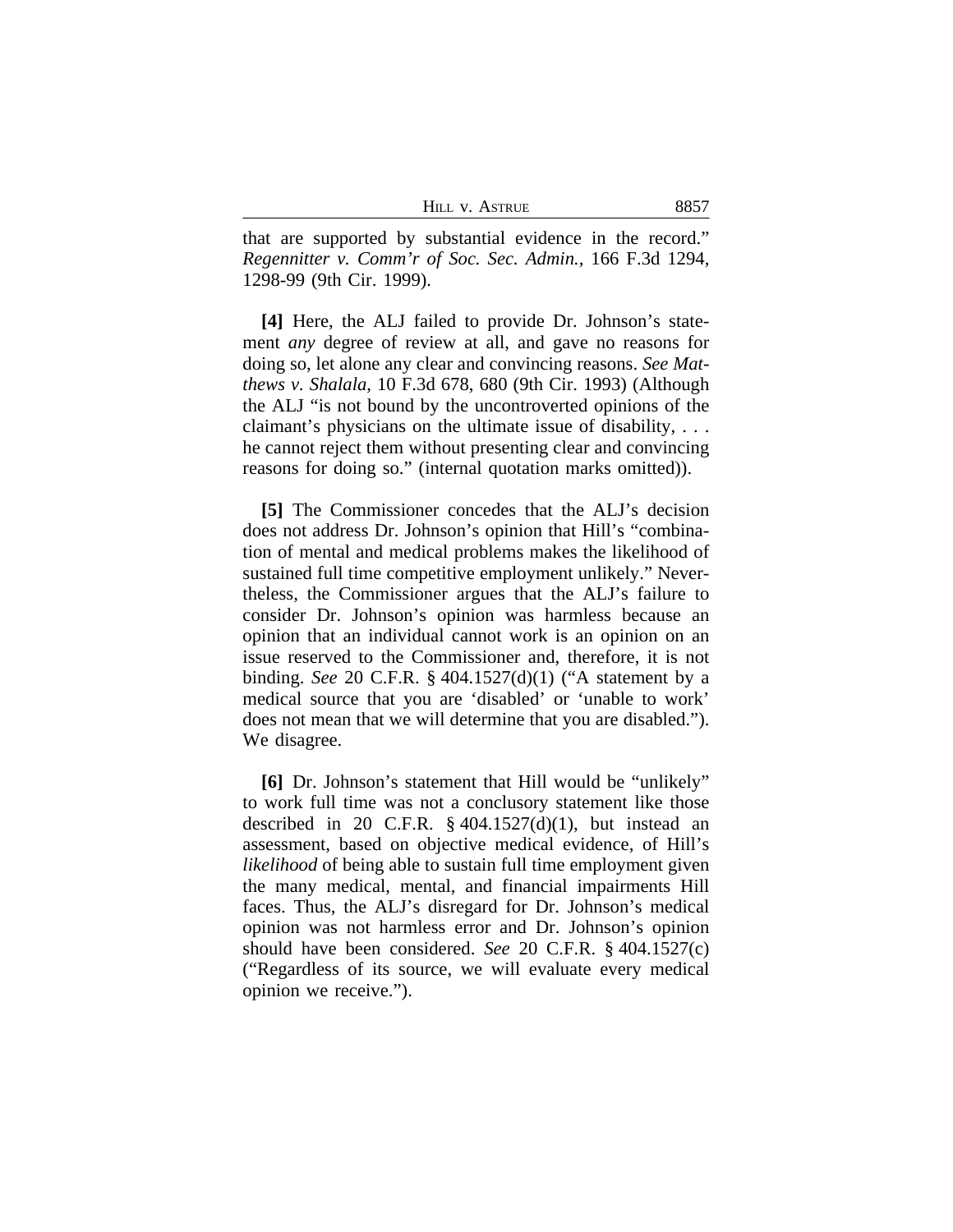#### *B. Dr. Kuka*

Dr. Kuka, a non-treating, non-examining medical consultant, testified at Hill's hearing. Less weight is given to the opinion of a non-examining source than to an examining source. *See Lester v. Chater*, 81 F.3d 821, 830-31 (9th Cir. 1996). "The opinion of a nonexamining physician cannot by itself constitute substantial evidence that justifies the rejection of the opinion of either an examining physician *or* a treating physician." *Id.* at 831.

Hill argues that the ALJ ignored Dr. Kuka's testimony that Hill was "markedly limited" at times when she was suffering panic attacks or manic episodes. But the ALJ clearly acknowledged this testimony, and based his decision in part on Dr. Kuka's opinion that these severe panic attacks or manic episodes only occurred about two times a year for two or three days.

Nevertheless, Dr. Kuka failed to consider that Hill's most recent panic attack, which occurred at the Dollar Tree store on March 7, 2008, kept Hill in bed for five days and out of work for about two weeks. Thus, Dr. Kuka's conclusion that Hill's most severe attacks lasted only two or three days was directly contradicted by the record.

Dr. Kuka also noted that the medical records mention numerous panic attacks, sometimes daily and sometimes several times a week. When the ALJ asked if there was independent verification of this, Dr. Kuka replied that Hill's panic attacks had been "observed on occasions but certainly not to the frequency that they're reported[,] but then that's normal too for therapist notes." It makes sense that not every panic attack would be observed by Hill's physicians, therapists, or counselors (or even family, friends, and co-workers), because these attacks would not always occur in their presence. There remains, however, a substantial amount of evidence in the record that Hill complained of anxiety and panic attacks, and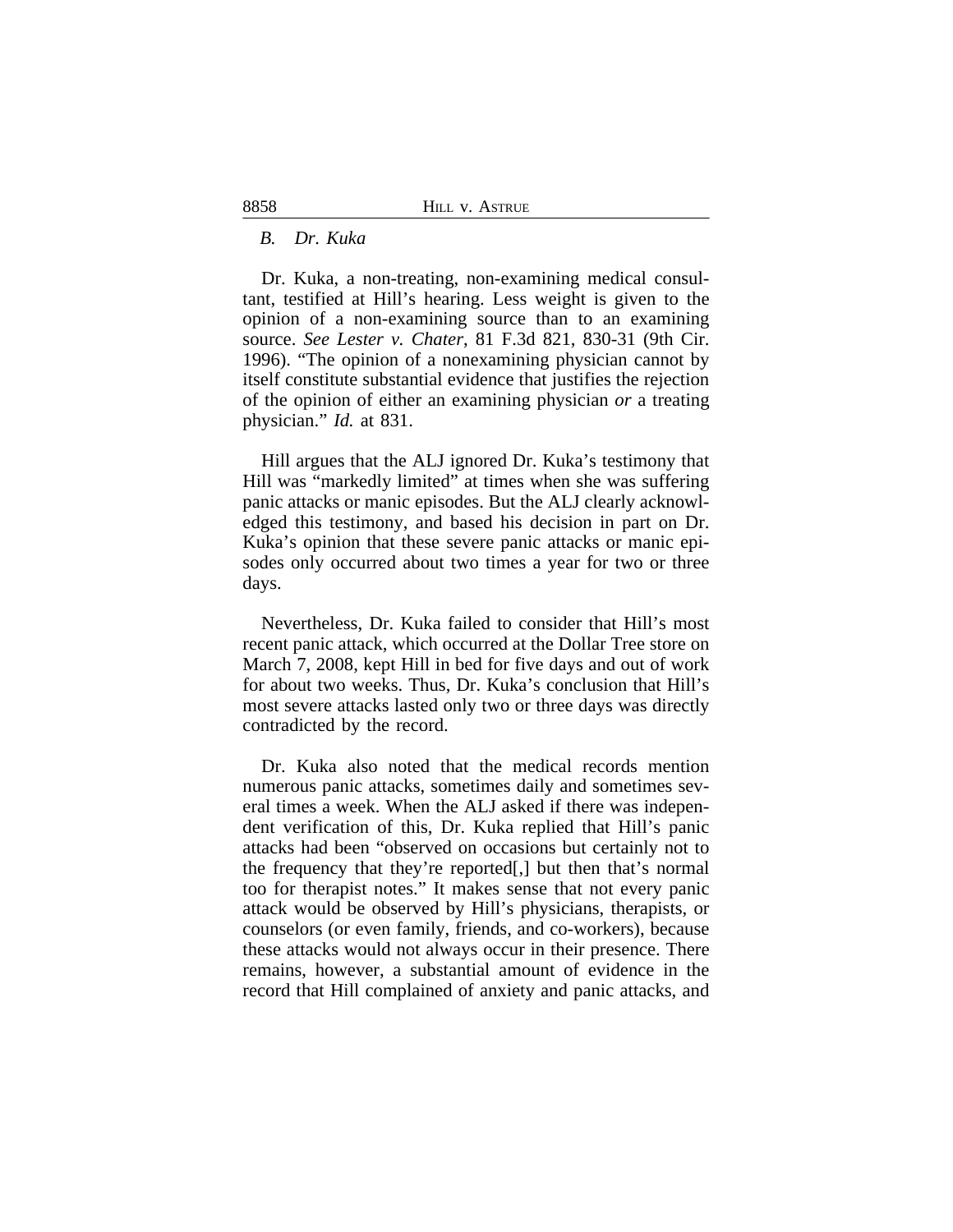| HILL V. ASTRUE | 8859 |
|----------------|------|
|----------------|------|

some of those attacks were actually witnessed by Hill's physicians, therapists and counselors.

## *C. Panic Disorder*

Where the ALJ has found a severe medically determinable impairment at step two of the sequential analysis, "all medically determinable impairments must be considered in the remaining steps of the sequential analysis." *Orn v. Astrue*, 495 F.3d 625, 630 (9th Cir. 2007) (citing 42 U.S.C.  $\S$  423(d)(2)(B)). In this case, the ALJ found, based in part on Dr. Kuka's opinion, that Hill had severe mental impairments that included bi-polar disorder, mixed personality disorder, anxiety, and borderline intellectual functioning.

But Hill was also diagnosed with panic disorder. The symptoms of Panic Disorder include

sudden attacks of intense fear or anxiety, usually associated with numerous physical symptoms such as heart palpitations, rapid breathing or shortness of breath, blurred vision, dizziness, and racing thoughts. Often these symptoms are thought to be a heart attack by the individual, and many cases are diagnosed in hospital emergency rooms . . . . Left untreated . . . symptoms can worsen and Agoraphobia can develop. In these cases, the individual has developed such an intense fear that leaving the safety of home feels impossible.

*Index of Psychiatric Disorders*, *Diagnostic and Statistical Manual of Mental Disorders*, *Fourth Edition* 2000), §§ 300.21 & 300.01. Hill described symptoms just like these when she testified before the ALJ. But the ALJ excluded the panic disorder diagnosis and improperly limited the definition of panic attack to only those attacks severe enough to collapse someone to the ground.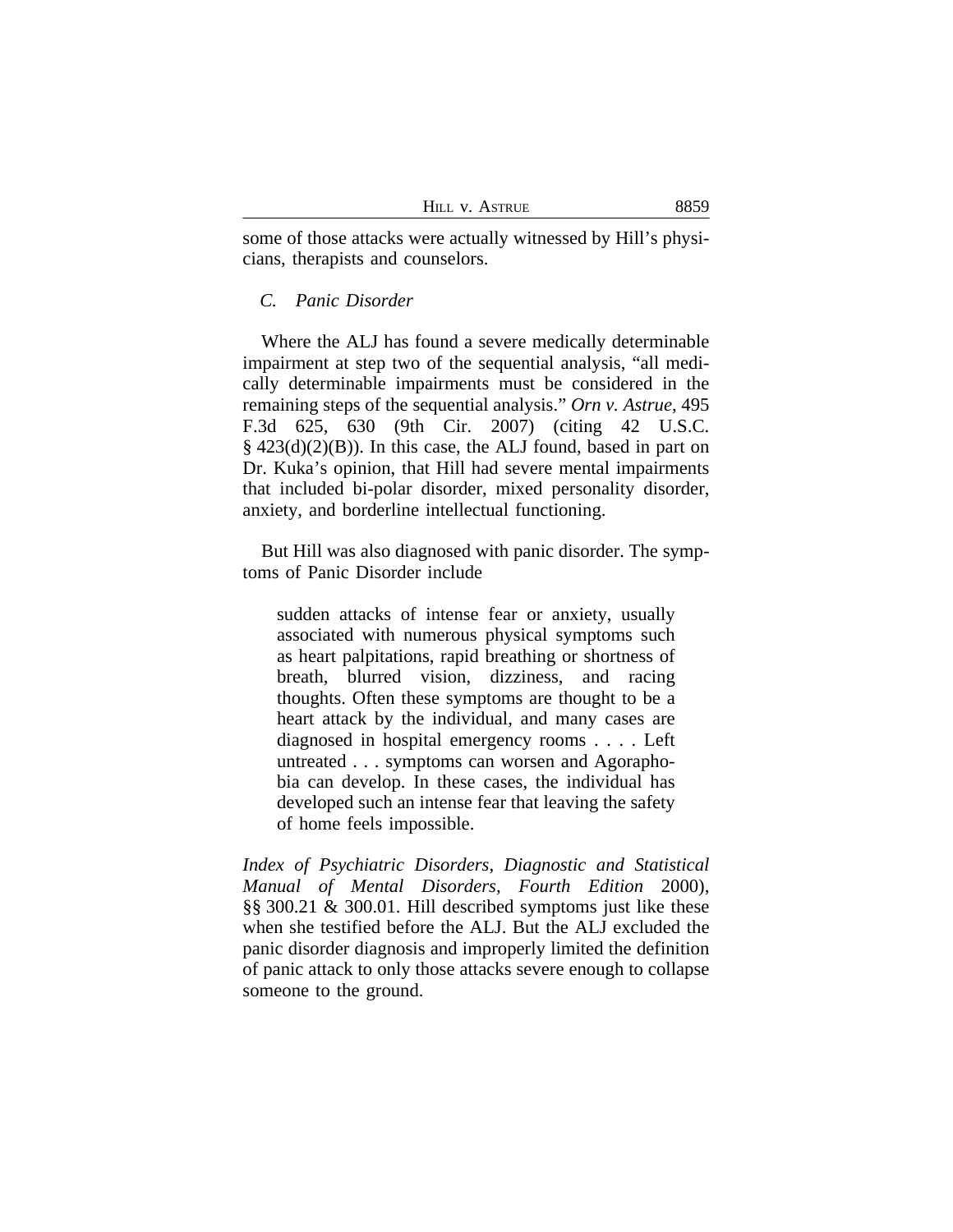8860 HILL V. ASTRUE

**[7]** Because the ALJ excluded panic disorder from Hill's list of impairments and instead characterized her diagnosis as anxiety alone, the residual functional capacity determination was incomplete, flawed, and not supported by substantial evidence in the record.

\* \* \*

**[8]** For the foregoing reasons, we find that the ALJ improperly ignored or discounted significant and probative evidence in the record favorable to Hill's position—including the opinion of Dr. Johnson and substantial evidence that contradicts Dr. Kuka's opinion—and thereby provided an incomplete residual functional capacity determination.

## **II. The ALJ's Hypothetical Question to the Vocational Expert**

**[9]** At the fifth step of the sequential analysis, the burden shifts to the Commissioner to demonstrate that the claimant is not disabled and can engage in work that exists in significant numbers in the national economy. 20 C.F.R. § 404.1520(a)(4)(v); *Lockwood v. Comm'r of Soc. Sec. Admin.*, 616 F.3d 1068, 1071 (9th cir. 2010). The ALJ may meet his burden at step five by asking a vocational expert a hypothetical question based on medical assumptions supported by substantial evidence in the record and reflecting all the claimant's limitations, both physical and mental, supported by the record. *See Valentine v. Comm'r of Soc. Sec. Admin.*, 574 F.3d 685, 690 (9th Cir. 2009); *Thomas v. Barnhart*, 278 F.3d 947, 956 (9th Cir. 2002); *Desrosiers v. Sec'y of Health & Human Servs.*, 846 F.2d 573, 578 (9th Cir. 1988) (Pregerson, J., concurring) ("The ALJ's depiction of the claimant's disability must be accurate, detailed, and supported by the medical record."). "If a vocational expert's hypothetical does not reflect all the claimant's limitations, then the expert's testimony has no evidentiary value to support a finding that the claimant can perform jobs in the national econo-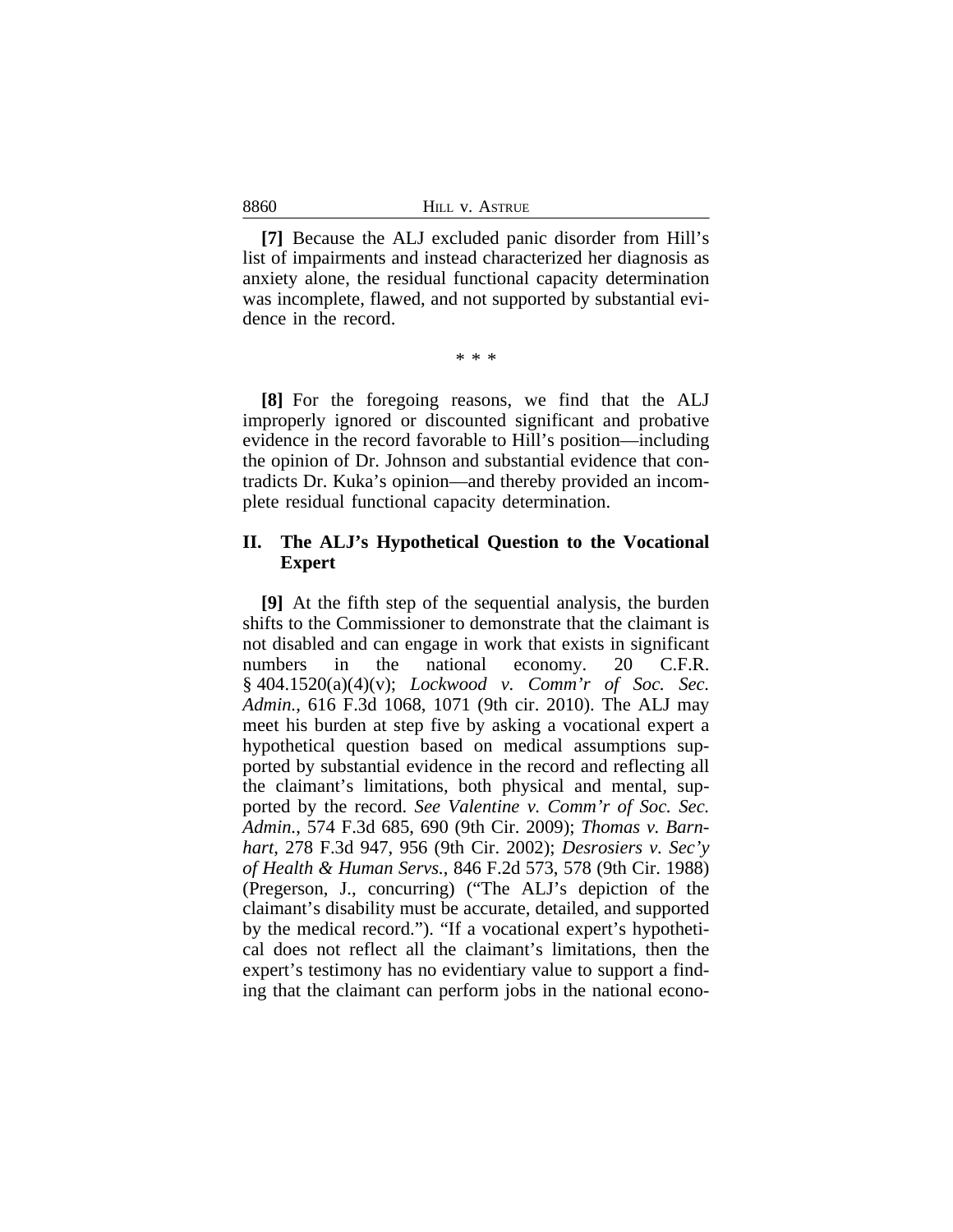| HILL V. ASTRUE | 8861 |
|----------------|------|
|                |      |

my." *Matthews v. Shalala*, 10 F.3d 678, 681 (9th Cir. 1993) (internal quotation marks and citation omitted).

**[10]** As discussed earlier, the ALJ failed to include all of Hill's impairments in determining Hill's residual functional capacity, and therefore, the ALJ asked an incomplete hypothetical question of Mr. Fortune, the vocational expert. The hypothetical did not take account of Hill's limitations because of her frequent anxiety and panic attacks, and thereby included incorrect assumptions. Specifically, the hypothetical's assumption concerning Hill's residual functional capacity that she can complete a normal workday and workweek without interruptions from psychologically-based symptoms, and that she can maintain regular attendance, are not supported by the record. "Because neither the hypothetical nor the answer properly set forth all of [Hill's] impairments, the vocational expert's testimony cannot constitute substantial evidence to support the ALJ's findings." *Gallant v. Heckler*, 753 F.2d 1450, 1456 (9th Cir. 1984).

Accordingly, we hold that the ALJ's hypothetical question to the vocational expert was incomplete and therefore the ALJ's reliance on the vocational expert's answers was improper.

#### **III. Remedy**

When an ALJ's denial of benefits is not supported by the record, "the proper course, except in rare circumstances, is to remand to the agency for additional investigation or explanation." *Benecke v. Barnhart*, 379 F.3d 587, 595 (9th Cir. 2004) (internal quotation marks omitted). We may exercise our discretion and direct an award of benefits "where no useful purpose would be served by further administrative proceedings and the record has been thoroughly developed." *Swenson v. Sullivan*, 876 F.2d 683, 689 (9th Cir. 1989). Remand for further proceedings is appropriate where there are outstanding issues that must be resolved before a determination can be